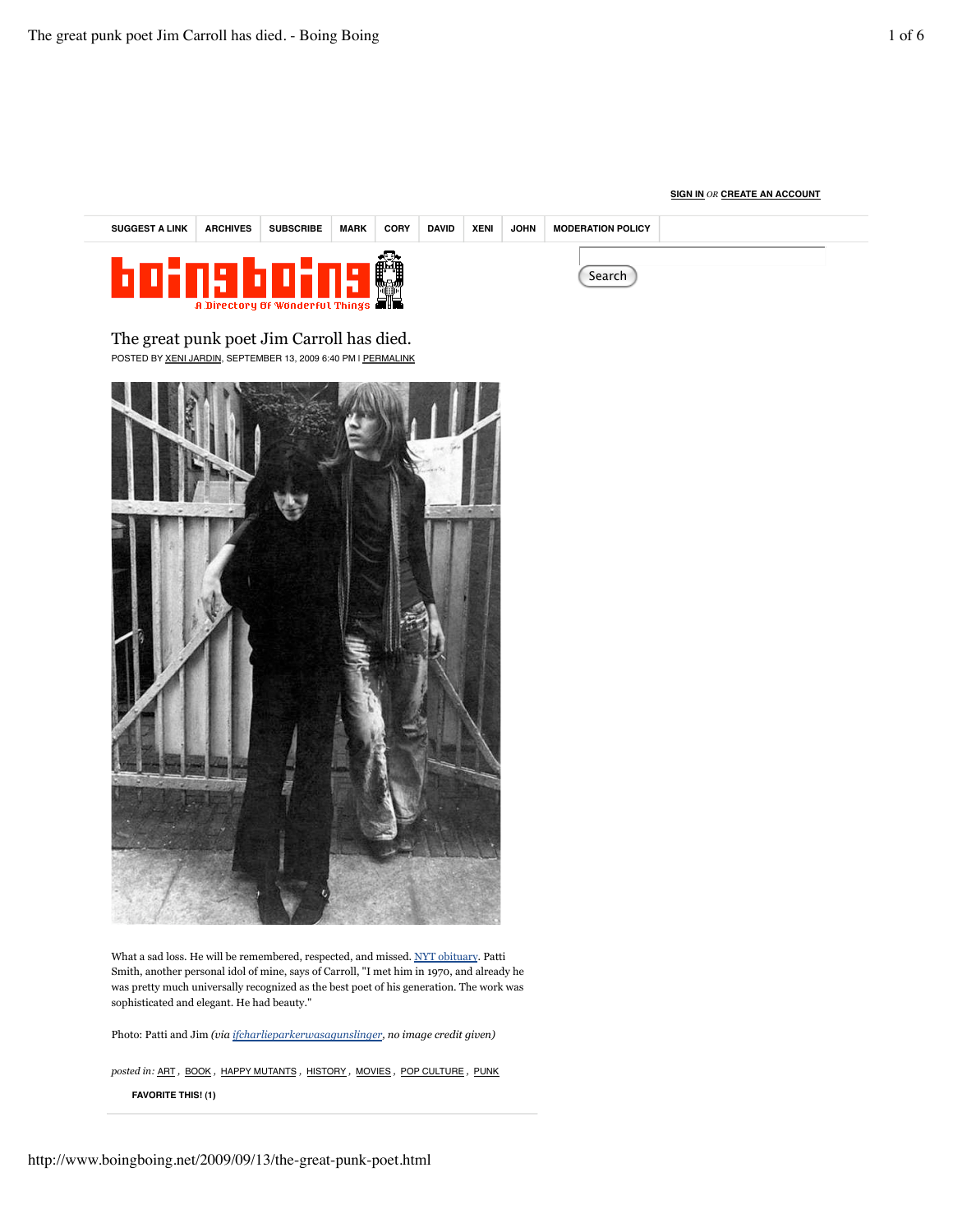**SEND THIS TO A FRIEND**

digg it

Report

PHILADELPHIA FREE LIBRARY SYSTEM IS **SHUTTING DOWN** NEWER

# Discussion

#1 POSTED BY ENIKSLEESTACK, SEPTEMBER 13, 2009 7:13 PM

Terrible news. I met him once about 10 years ago at a book reading at CSU Fullerton. Really nice, down to earth guy with a great mind and great sense of humor. He will be missed.

#2 POSTED BY STREVALEX, SEPTEMBER 13, 2009 7:22 PM

I really liked his collaborations with Blue Oyster Cult and Boz Scaggs, among many others. They're worth checking out, def.

#3 POSTED BY IRIS, SEPTEMBER 13, 2009 7:57 PM

Now he's a person that died, died.

(Too early?)

#4 POSTED BY MAOINHIBITOR, SEPTEMBER 13, 2009 7:59 PM

If I could break through I could be certain But this obsession is like some fiery curtain All the numbers reduced to zero And those who died young, they are my heroes They are my heroes, they took the walk Where the heart made sense and the mind can't talk

#5 POSTED BY OXYMORON69, SEPTEMBER 13, 2009 8:32 PM

The Basketball Diaries the movie and book changed my life.

#6 POSTED BY TOGETHERLESS, SEPTEMBER 13, 2009 8:40 PM

His song People Who Died always makes me smile in the sad, ironic way I think he probably intended.

#7 POSTED BY NEHPETSE, SEPTEMBER 13, 2009 8:45 PM

Yesterday, one of my GF's kittens died of fading kitten syndrome, and i started singing the "died died" song, except enumerating all the deaths of cats i've been close to over the years.

I didn't learn that Jim died until a few hours ago and now i feel strangely culpable.

#8 POSTED BY BERUTT, SEPTEMBER 13, 2009 8:52 PM

"You get nothin' back for all you've saved Just eternity in a spacious grave"

Jim will be deeply missed.

#9 POSTED BY ANONYMOUS, SEPTEMBER 13, 2009 8:55 PM

Loved 'Catholic Boy' -- was especially important in my formative years. First concert I

BOING BOING VIDEO: SYNESTHESIA, A FILM BY JONATHAN FOWLER.







**Try BB's new Classifieds!**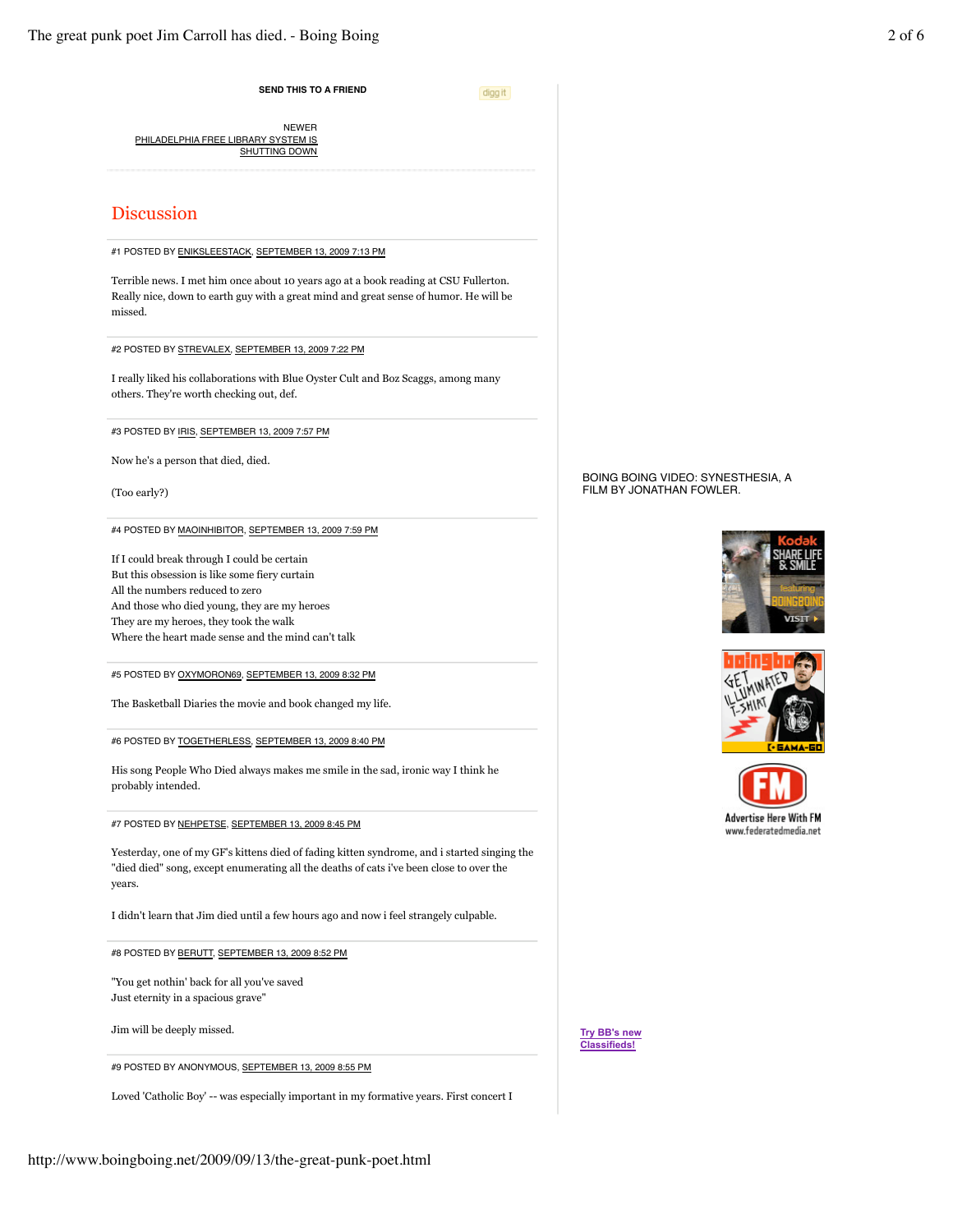ever saw was his band opening for the Boomtown Rats in 1981(?). Peace to him.

#### #10 POSTED BY WIZARDOFPLUM, SEPTEMBER 13, 2009 9:18 PM

Did not know the boy but I will always eulogise a poet and so....

But I was young and did not know, That life is but the ebb and flow, Of love's sharp shaft and reason's doubt. That at life's end, adds up to nowt.

Now the Yorkies in this thread will understand the use of 'nowt'.Others may guess but us lads know exactly the sentiment.I loathe rhyming couplets but in deference to the laddie I offer my poor offering.

#11 POSTED BY MARK FRAUENFELDER, SEPTEMBER 13, 2009 9:53 PM

How awful. His books and music meant a lot to me when I read them so many years ago. I will miss him.

#12 POSTED BY BLACK\_RABBIT\_QUEEN, SEPTEMBER 13, 2009 10:04 PM

I saw him back in the day at the Fab Mab in SF, it was an amazing show.

Here's a great tribute: http://www.youtube.com/watch?v=F4pThQ4nXUQ

#13 POSTED BY MARK FRAUENFELDER, SEPTEMBER 13, 2009 10:36 PM

http://www.youtube.com/watch?v=bsm9e4KDFFI

#14 POSTED BY BENHER, SEPTEMBER 13, 2009 11:07 PM

@3 I don't think so - I'm sure he'd appreciate it.

#15 POSTED BY EDGORE, SEPTEMBER 13, 2009 11:16 PM

@black\_rabbit\_queen

I was at that show too - spoken word at the mab - and it broke my heart to listen to it.

It's breaking again...he is one of the people that has had a deep, deep effect on my life.

#16 POSTED BY MOJAVE, SEPTEMBER 14, 2009 5:48 AM

I'ma pour a little liquor out tonight.

#17 POSTED BY TELLER, SEPTEMBER 14, 2009 8:19 AM

Catholic Boy is just one of the best albums ever made. A work of art. Still listen to it. Still sounds fresh.

# Recent Comments

BIBULB ON THE BOING BOING / INSANE CLOWN... "I'm just amused that someone managed to successfully link interest in moe and being a Juggalo. ..."

COWICIDE ON RAISING MONEY TO AIR AN ANTI-S. "#28 POSTED BY LAKELADY...And apparently I'm the

only one concerned with a "news anchor" ...'

MITCH ON AMERICAN HEALTH CARE UI:

SNAPS... "I like it. It looks like it is possible to do everything you need to do without ever having to touch ..."

LGATLIN ON BRONX PRINCESS PREMIERES TONIG... "Check this out! "A Sons Sacrifice" is a previous work, also wonderful.

Report

ANONYMOUS ON BOING BOING VIDEO: SYNESTHESIA... "after years of watching my dogs i think this is what they are doing when they sniff-the smells go ri ..."

ANDREINLA ON FRANCE ADOPTS LAW THAT LETS EN...

"Oh, and let's not fool ourselves, if upheld, the law is coming to the rest of the countries, fast. ..."

ANONYMOUS ON FRANCE ADOPTS LAW THAT LETS EN... "Pour qui ces ignobles entraves, ces fers dès longtemps préparés? ..."

NOX ON NETFLIX IS ABOUT TO COMMIT A P... "Oh, look, it took me half an hour to get sent something far more disturbing. <a href="http://www.bo ..."

COWICIDE ON RAISING MONEY TO AIR AN ANTI-S... "@#124 POSTED BY CSSPUBLIC What's your point? Throwing out a link to a slideshow without context? ..."

TOM K MASON ON JACK KIRBY ESTATE WILL WREST C... "Comic book writer/editor Nat Gertler has an excellent post at his blog that might clear up some of t ..."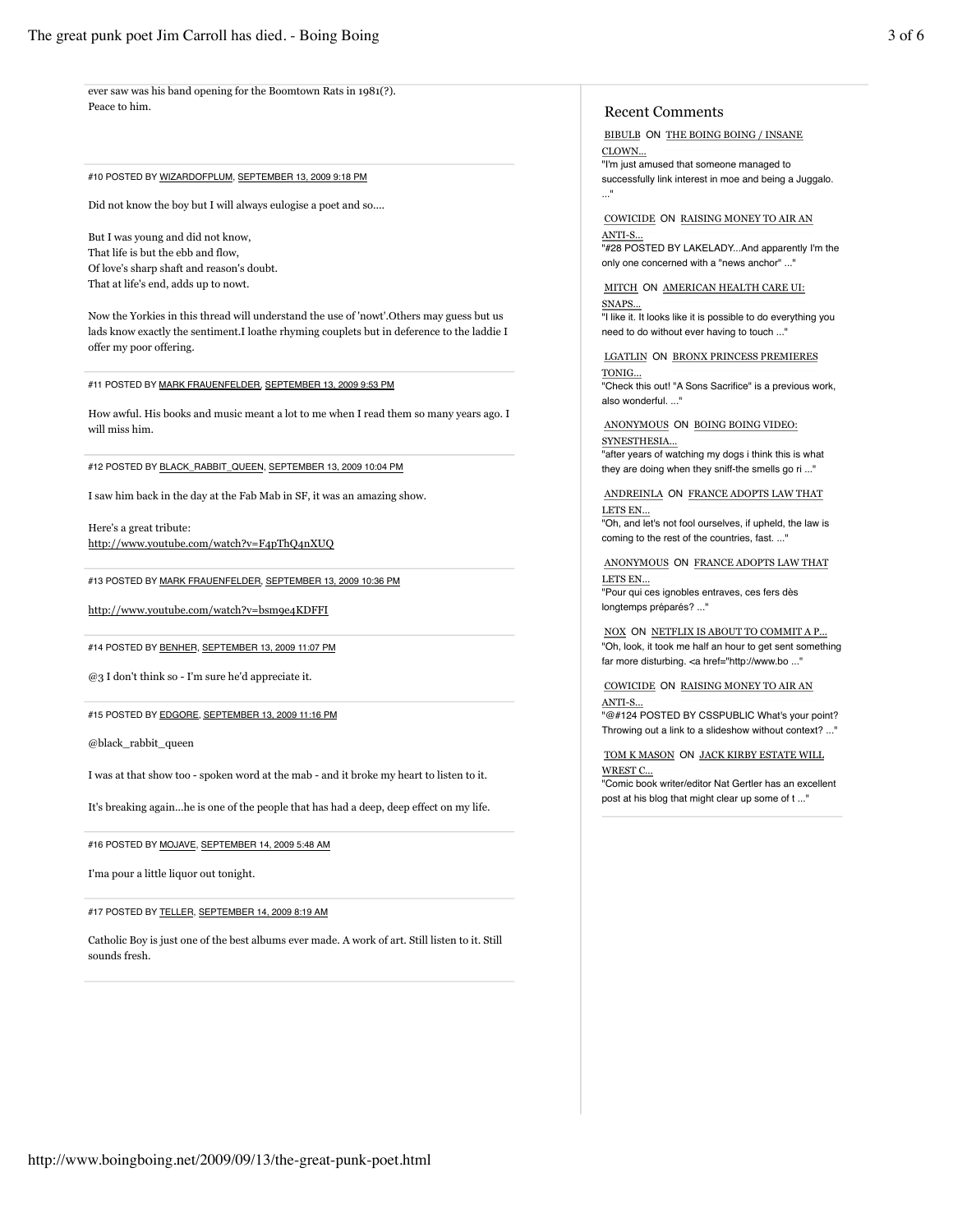#### #18 POSTED BY ANONYMOUS, SEPTEMBER 14, 2009 8:24 AM

I'm gonna miss Jim Carroll, but our lives were richer for knowing who he was in the first place.

P.S. the people who died snark is well a coping mechanisim. If you made a ST reference, then things might've gotten ugly.

#### #19 POSTED BY IGPAJO, SEPTEMBER 14, 2009 9:26 AM

Just curious, but what are they talking about in this excerpt from the NYT article:

"Like Lou Reed, he had a mesmerizing power, evident on songs like "People Who Died" from "Catholic Boy," a poetic litany of his dead friends that became a hit on college radio and part of the soundtrack for "E.T.: The Extra-Terrestrial.""

Don't remember "People who Died" being in that movie and can't find it listed in any track listing for the OST of ET. Am I missing something?

RIP Jim!

#### #20 POSTED BY IGPAJO, SEPTEMBER 14, 2009 9:39 AM

The ET Soundtrack bit is also mentioned in this article, but from the wording of most of that article, it's just a rip and mash up of the NYT article.

### #21 POSTED BY ANONYMOUS, SEPTEMBER 14, 2009 9:45 AM

His writing made such an impact on me. I had the pleasure to see him play in Vancouver, BC--and I treasure that performance. Catholic Boy is one of the 5 vinyl albums I kept, for the music of course, and Annie Liebovitz's phenomenal cover photo. Adieu, Jim!!

#### #22 POSTED BY MADDY, SEPTEMBER 14, 2009 9:57 AM

Day and Night should have been a huge pop hit, it was my favorite song from Catholic Boy. Had a great guitar riff to open. Here's a beat-up version of it from Fridays (the show that launched Larry David)

http://www.youtube.com/watch?v=aq30WdtEsww

#### #23 POSTED BY HALLOWEEN JACK, SEPTEMBER 14, 2009 10:02 AM

He lasted surprisingly long, given the life that he lived. The movie of *The Basketball Diaries* was a little too afterschool-specialish for me, but the book was fantastic.

#24 POSTED BY LEX10, SEPTEMBER 14, 2009 1:35 PM

But what of the other great punk poet Marty Watt?

#25 POSTED BY ANONYMOUS, SEPTEMBER 14, 2009 4:04 PM

For those of you curious about "People Who Died" in ET. It was playing on the radio when the kids were having pizza before Elliot found ET. It was also used in the remake of the "Dawn of the Dead" movie. I was friends his band before Jim asked them to be his band. He was a nice man who lived a hard life. I was sorry to hear that he died.

#### Don't Miss

**BOING BOING VIDEO: SYNESTHESIA, A FILM BY JONATHAN FOWLER.**

#### **EID MUBARAK!**

**LOGORAMA, ANIMATED "CITY OF CORPORATE LOGOS" SHORT BY H5, DEBUTS IN LA AT FLUX TONIGHT**

**COILHOUSE 03 IS OUT, WITH A FEATURE ON XENI + BB VIDEO.**

**TWO MUSLIM GUYS PHOTO-BLOG 30 NYC MOSQUES IN 30 DAYS**

**BOING BOING'S SEPTEMBER 11, 2001 ARCHIVES.**

**SPACE SHUTTLE SCHEDULED TO LAND NEAR LA THIS EVENING, BIG SONIC BOOM EXPECTED**

**9/11/2009**

**TREATMENT OF INTERSEXED AFRICAN ATHLETE APPALLING**

**CLICKABLE MAP OF LOS ANGELES AREA MARIJUANA DISPENSARIES**

# the latest structure the latest

**PEEK LOOKS BACK ON FIRST YEAR**

**MICROSOFT ANNOUNCES AN END TO COFFEE RINGS**

**GLOW IN THE DARK KEYBOARD STICKERS**

**THERE IS NOW A HAIRDRYER WITH SWAROVSKI CRYSTALS**

**RECENTLY ON OFFWORLD: ELITE TURNS 25, LEFT 4 TELETUBBIES, INDIES INVADE AUSTIN**

**A PINK WEBCAM FOR THE LADIES**

**SNAPSHOT: A SERIES OF TUBES.**

**FRUSTRATE YOURSELF FOR A FEW MINUTES AND THEN GIVE UP WITH THE REVOMAZE**

**NINJA DRIVE**

Report

**RECENTLY ON OFFWORLD: NINTENDO'S HOLIDAY LINEUP, MARIAN MOVES, ANGRY DAD THE GAME**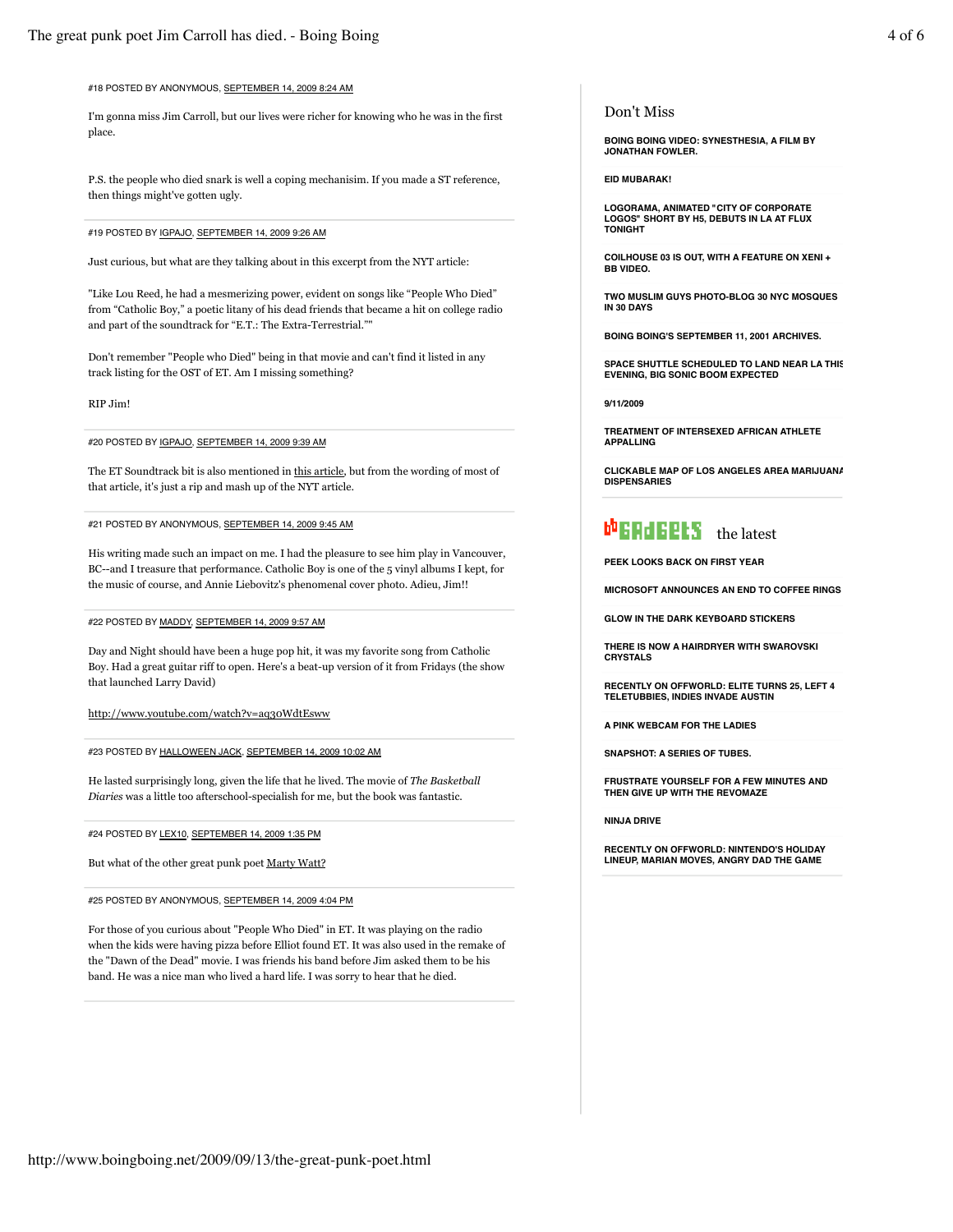## #26 POSTED BY FRED H, SEPTEMBER 14, 2009 9:01 PM

At one of his readings, my friend Brian got a phone call from a friend of ours. The whole room glared at Brian's lack of tact as he talked aloud and interrupted the reading, but when Brian said, "What?!? You're in jail? We can't bail you out until after we leave the show," Jim Carroll was the only one laughing.

#27 POSTED BY JOEDANDO, SEPTEMBER 14, 2009 11:25 PM

Aw, dude.

"I write your name With thick blue ink On stones I throw just to watch 'em sink"

-I Write Your Name

The world has lost an incredible poet. Here's to remembering one whose name was not writ upon water, but upon the stones that dwell there.

#28 POSTED BY ANONYMOUS, SEPTEMBER 16, 2009 12:17 AM

Anyone remember Jim in Tuff Turf with James Spader cast as a misfit James Dean character? That played at a movie theatre a friend worked at and we would sneak in and watch it all the time. We thought Spader was the next James Dean. Jim has speaking lines and plays People Who Died and Its too Late.

### Leave a comment

Sign in to comment, or comment anonymously.

**WARNING:** Anonymous messages are held for moderation. This could take a (long)<br>while. Or your comment may not be posted at all. Please consider <u>creating an account</u> and<br>logging in. It's fast, free, and we don't spam, eve

Name: Anonymous

Comments (You may use HTML tags for style)

| PREVIEW | <b>SUBMIT</b> |  |  |
|---------|---------------|--|--|

**BOING BOING VIDEO: SYNESTHESIA, A FILM BY JONATHAN FOWLER.**

**THEY MIGHT BE GIANTS: "MEET THE ELEMENTS" MUSIC VIDEO (BB VIDEO)**

**DOCTOR WHO EXIT INTERVIEW: DAVID TENNANT + RUSSELL T. DAVIES, WITH RICHARD METZGER (BB VIDEO)**

**(BB VIDEO) MIGHTY BOOSH: LIVE AT THE ROXY / POCKET BOOK OF BOOSH (PT. 4 OF 4)**

**(BB VIDEO) MIGHTY BOOSH, PT 3: SLASHFIC, BOOSH BOOKS, ELEANOR'S NORAD LINK**

**(BB VIDEO) MIGHTY BOOSH, PART 2: CRIMPIN' AIN'T EASY**

**BB VIDEO: XENI WITH NOEL FIELDING AND JULIAN BARRATT OF THE MIGHTY BOOSH (PT 1)**

**BB VIDEO: CARVE STEEL WITH SALTWATER, ELECTRICITY AND A TIN EARRING (POPSCI)**

**(BB VIDEO) SEND ME A LINK: THE ART OF CASSANDRA C. JONES**

**BB VIDEO: THE 1944 "SOUNDIE" THAT INSPIRED DEVO'S "WHIP IT" (ODDBALL FILM + VIDEO)**

# Subscribe

**BOING BOING**

**AUDIO PODCAST**

Subscribe by email:

SUBSCRIBE

# boingboing

**GO HOME**

**ARCHIVES**

*Other Sites:*

**BOING BOING GADGETS**

**BOING BOING TV**

Extras

**DEFEAT CENSORWARE**

**POLICIES**

**HOWTO: GET A LINK POSTED TO BOING BOING**